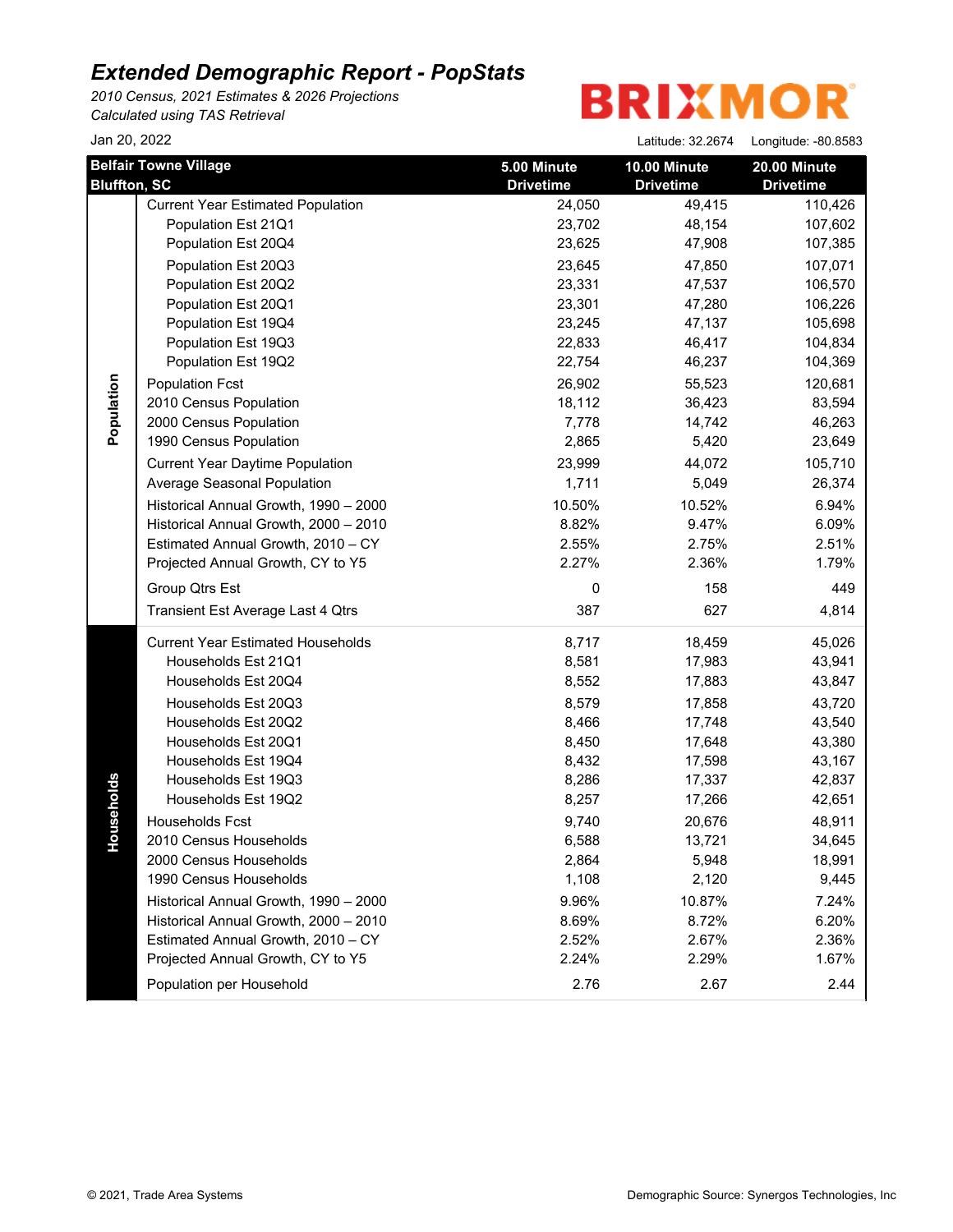*2010 Census, 2021 Estimates & 2026 Projections Calculated using TAS Retrieval*

**BRIXMOR** 

Jan 20, 2022 Latitude: 32.2674 Longitude: -80.8583

| <b>Belfair Towne Village</b>                                       | 5.00 Minute      | 10.00 Minute     | 20.00 Minute     |
|--------------------------------------------------------------------|------------------|------------------|------------------|
| <b>Bluffton, SC</b>                                                | <b>Drivetime</b> | <b>Drivetime</b> | <b>Drivetime</b> |
| HH Income \$500,000 or more                                        | 1.2%             | 1.4%             | 1.8%             |
| HH Income \$250,000 to \$499,999                                   | 1.4%             | 1.7%             | 2.2%             |
| HH Income \$200,000 to \$249,999                                   | 3.4%             | 4.0%             | 5.0%             |
| HH Income \$175,000 to \$199,999                                   | 3.3%             | 3.7%             | 3.8%             |
| HH Income \$150,000 to \$174,999                                   | 4.2%             | 5.4%             | 5.8%             |
| HH Income \$100,000 to 149,999                                     | 17.1%            | 18.9%            | 18.3%            |
| HH Income \$75,000 to 99,999                                       | 16.5%            | 15.1%            | 15.0%            |
| HH Income \$50,000 to 74,999                                       | 17.5%            | 17.8%            | 17.3%            |
| HH Income \$35,000 to 49,999                                       | 14.5%            | 13.2%            | 11.7%            |
| HH Income \$25,000 to 34,999                                       | 6.7%             | 7.2%             | 7.1%             |
| HH Income \$15,000 to 24,999                                       | 7.0%             | 5.9%             | 6.1%             |
| HH Income \$0 to 14,999                                            | 7.2%             | 5.8%             | 5.9%             |
| Average Household Income                                           | \$88,678         | \$97,991         | \$104,540        |
| Median Household Income                                            | \$71,241         | \$75,308         | \$77,789         |
| Per Capita Income                                                  | \$32,141         | \$36,728         | \$42,793         |
| 2000 Average HH Income                                             | \$60,647         | \$67,165         | \$74,276         |
| 2000 Median HH Income                                              | \$49,667         | \$54,452         | \$56,561         |
| Disposable HH Income \$500,000 or more                             | #N/A             | #N/A             | #N/A             |
| Disposable HH Income \$250,000 to \$499,999                        | #N/A             | #N/A             | #N/A             |
| Disposable HH Income \$200,000 to \$249,999                        | #N/A             | #N/A             | #N/A             |
| Disposable HH Income \$175,000 to \$199,999                        | 2%               | 2%               | 2%               |
| Disposable HH Income \$150,000 to \$174,999                        | 3%               | 3%               | 4%               |
| Disposable HH Income \$100,000 to \$149,999                        | 14%              | 17%              | 17%              |
| Disposable HH Income \$75,000 to \$99,999                          | 16%              | 16%              | 16%              |
| Disposable HH Income \$50,000 to \$74,999                          | 22%              | 21%              | 21%              |
| Disposable HH Income \$35,000 to \$49,999                          | 16%              | 15%              | 13%              |
| Disposable HH Income \$25,000 to \$34,999                          | 9%               | 9%               | 9%               |
| Disposable HH Income \$15,000 to \$24,999                          | 7%               | 6%               | 7%               |
| Disposable HH Income \$0 to\$14,999                                | 8%               | 6%               | 6%               |
| Average Disposable Income                                          | 72,201           | 77,103           | 80,459           |
| Median Disposable Income                                           | 61,916           | 65,235           | 67,307           |
| Householder White - Count                                          | 6,088            | 14,060           | 36,888           |
| Median HH Income                                                   | \$79,518         | \$83,543         | \$85,193         |
| Average HH Income                                                  | \$86,860         | \$91,553         | \$93,925         |
| Householder Black or African-American - Count                      | 704              | 1,254            | 2,996            |
| Median HH Income                                                   | \$38,507         | \$39,972         | \$41,723         |
| Average HH Income                                                  | \$54,235         | \$61,462         | \$60,218         |
| Householder Hispanic - Count                                       | 1,567            | 2,311            | 3,839            |
| Median HH Income                                                   | \$57,413         | \$56,954         | \$52,213         |
| Average HH Income<br>Householder Asian or Pacific Islander - Count | \$68,494<br>69   | \$68,008<br>187  | \$64,086<br>317  |
|                                                                    |                  |                  |                  |
| Median HH Income                                                   | \$96,370         | \$77,830         | \$72,833         |
| Average HH Income                                                  | \$86,986         | \$77,841         | \$85,968         |
| Householder Other or Pacific Islander - Count                      | 289              | 646              | 986              |
| Median HH Income                                                   | \$54,833         | \$59,657         | \$57,870         |
| Average HH Income                                                  | \$65,090         | \$66,609         | \$65,928         |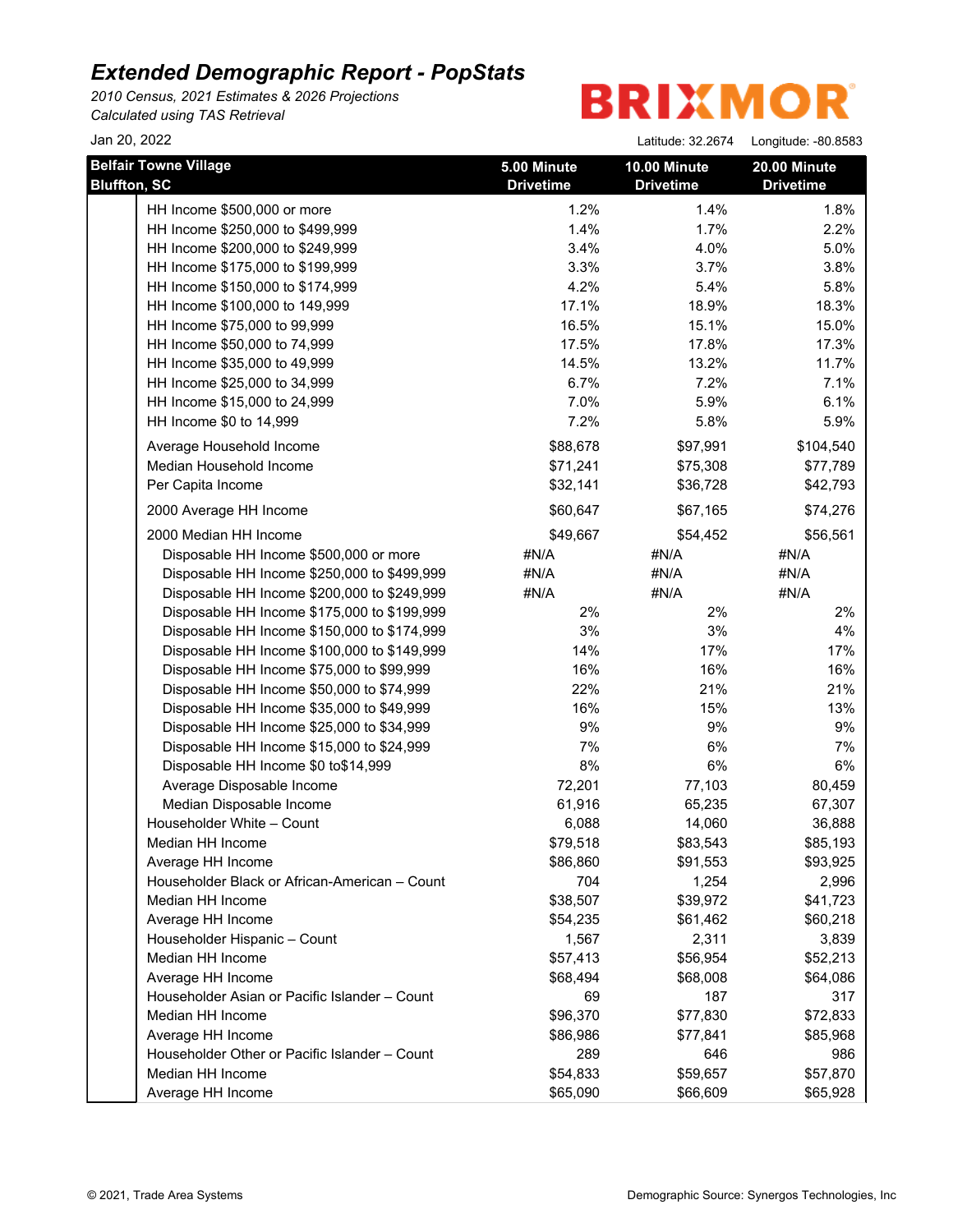*2010 Census, 2021 Estimates & 2026 Projections Calculated using TAS Retrieval*

|                           | Jan 20, 2022                                        |                                 | Latitude: 32.2674                | Longitude: -80.8583              |
|---------------------------|-----------------------------------------------------|---------------------------------|----------------------------------|----------------------------------|
|                           | <b>Belfair Towne Village</b><br><b>Bluffton, SC</b> | 5.00 Minute<br><b>Drivetime</b> | 10.00 Minute<br><b>Drivetime</b> | 20.00 Minute<br><b>Drivetime</b> |
|                           | Male Population                                     | 11,926                          | 24,071                           | 52,714                           |
| Gender                    | Female Population                                   | 12,124                          | 25,344                           | 57,711                           |
|                           | Count of Pop 0 to 4 years                           | 1,452                           | 2,798                            | 5,547                            |
|                           | Count of Pop 0 to 7 years                           | 2,319                           | 4,377                            | 8,478                            |
|                           | Count of Pop 5 - 13                                 | 3,019                           | 5,749                            | 11,065                           |
|                           | Count of Pop 14 - 18                                | 1,541                           | 2,975                            | 5,550                            |
|                           | Count of Pop 19 - 22                                | 1,316                           | 2,729                            | 5,146                            |
|                           | Count of Pop 22 - 25                                | 759                             | 1,558                            | 3,179                            |
|                           | Count of Pop 25 - 29                                | 1,273                           | 2,622                            | 5,417                            |
|                           | Count of Pop 30 - 34                                | 1,329                           | 2,535                            | 5,331                            |
|                           | Count of Pop 35 - 39                                | 1,774                           | 3,199                            | 6,378                            |
|                           | Count of Pop 40 - 44                                | 1,877                           | 3,537                            | 6,649                            |
|                           | Count of Pop 45 - 59                                | 4,897                           | 9,616                            | 18,941                           |
|                           | Count of Pop 60 - 74                                | 3,348                           | 7,397                            | 20,132                           |
|                           | Count of Pop 75 - 84                                | 1,246                           | 3,848                            | 13,808                           |
|                           | Count of Pop 85+                                    | 219                             | 852                              | 3,281                            |
| by Age                    | % of Pop 0 to 4 years                               | 6.0%                            | 5.7%                             | 5.0%                             |
|                           | % of Pop 0 to 7 years                               | 9.6%                            | 8.9%                             | 7.7%                             |
|                           | % of Pop 5 - 13                                     | 12.6%                           | 11.6%                            | 10.0%                            |
|                           | % of Pop 14 - 18                                    | 6.4%                            | 6.0%                             | 5.0%                             |
|                           | % of Pop 19 - 22                                    | 5.5%                            | 5.5%                             | 4.7%                             |
|                           | % of Pop 22 - 25                                    | 3.2%                            | 3.2%                             | 2.9%                             |
|                           | % of Pop 25 - 29                                    | 5.3%                            | 5.3%                             | 4.9%                             |
|                           | % of Pop 30 - 34                                    | 5.5%                            | 5.1%                             | 4.8%                             |
|                           | % of Pop 35 - 39                                    | 7.4%                            | 6.5%                             | 5.8%                             |
|                           | % of Pop 40 - 44                                    | 7.8%                            | 7.2%                             | 6.0%                             |
|                           | % of Pop 45 - 59                                    | 20.4%                           | 19.5%                            | 17.2%                            |
|                           | % of Pop 60 - 74                                    | 13.9%                           | 15.0%                            | 18.2%                            |
|                           | % of Pop 75 - 84                                    | 5.2%                            | 7.8%                             | 12.5%                            |
|                           | % of Pop 85+                                        | 0.9%                            | 1.7%                             | 3.0%                             |
|                           | Median Age                                          | 38.8                            | 40.8                             | 45.7                             |
|                           | Average Age                                         | 38.4                            | 40.6                             | 45.1                             |
|                           | % of Pop 0 to 4 years                               | 6.2%                            | 5.9%                             | 5.4%                             |
|                           | % of Pop 5 - 13                                     | 12.9%                           | 12.2%                            | 10.8%                            |
|                           | % of Pop 14 - 18                                    | 6.5%                            | 6.3%                             | 5.4%                             |
|                           | % of Pop 19 - 22                                    | 5.5%                            | 5.6%                             | 4.9%                             |
|                           | % of Pop 22 - 25                                    | 3.2%                            | 3.2%                             | 3.0%                             |
|                           | % of Pop 25 - 29                                    | 5.5%                            | 5.5%                             | 5.1%                             |
|                           | % of Pop 30 - 34                                    | 5.9%                            | 5.6%                             | 5.4%                             |
|                           | % of Pop 35 - 39                                    | 8.1%                            | 6.9%                             | 6.3%                             |
|                           | % of Pop 40 - 44                                    | 8.1%                            | 7.4%                             | 6.4%                             |
| Male Population<br>by Age | % of Pop 45 - 59                                    | 20.3%                           | 19.9%                            | 17.9%                            |
|                           | % of Pop 75 - 84                                    | 4.6%                            | 6.8%                             | 11.1%                            |
|                           | % of Pop 60 - 74                                    | 12.4%                           | 13.2%                            | 15.9%                            |
|                           | % of Pop 85+                                        | 0.8%                            | 1.4%                             | 2.4%                             |
|                           | Median Age                                          | 37.7                            | 39.1                             | 42.9                             |
|                           | Average Age                                         | 37.5                            | 39.2                             | 43.1                             |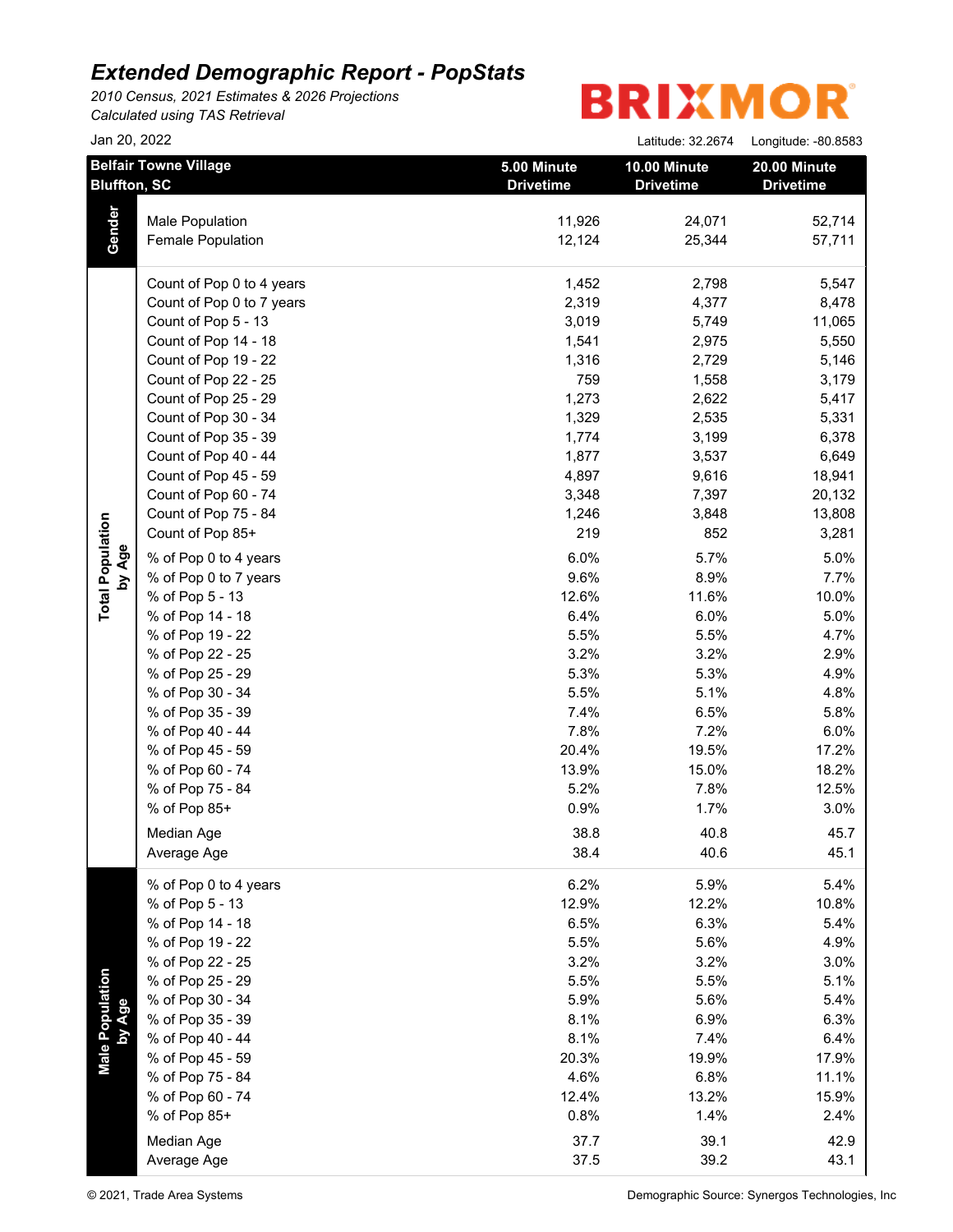*2010 Census, 2021 Estimates & 2026 Projections Calculated using TAS Retrieval*

|                    | Jan 20, 2022                                        |                                 | Latitude: 32.2674                | Longitude: -80.8583              |
|--------------------|-----------------------------------------------------|---------------------------------|----------------------------------|----------------------------------|
|                    | <b>Belfair Towne Village</b><br><b>Bluffton, SC</b> | 5.00 Minute<br><b>Drivetime</b> | 10.00 Minute<br><b>Drivetime</b> | 20.00 Minute<br><b>Drivetime</b> |
|                    | % of Pop 0 to 4 years                               | 5.9%                            | 5.4%                             | 4.7%                             |
|                    | % of Pop 5 - 13                                     | 12.2%                           | 11.1%                            | 9.3%                             |
|                    | % of Pop 14 - 18                                    | 6.3%                            | 5.8%                             | 4.7%                             |
|                    | % of Pop 19 - 22                                    | 5.5%                            | 5.5%                             | 4.4%                             |
|                    | % of Pop 22 - 25                                    | 3.1%                            | 3.1%                             | 2.7%                             |
|                    | % of Pop 25 - 29                                    | 5.1%                            | 5.1%                             | 4.7%                             |
|                    | % of Pop 30 - 34                                    | 5.1%                            | 4.7%                             | 4.3%                             |
| by Age             | % of Pop 35 - 39                                    | 6.7%                            | 6.0%                             | 5.3%                             |
|                    | % of Pop 40 - 44                                    | 7.5%                            | 6.9%                             | 5.6%                             |
|                    | % of Pop 45 - 59                                    | 20.4%                           | 19.0%                            | 16.5%                            |
|                    | % of Pop 60 - 74                                    | 15.4%                           | 16.6%                            | 20.3%                            |
|                    | % of Pop 75 - 84                                    | 5.8%                            | 8.7%                             | 13.8%                            |
|                    | % of Pop 85+                                        | 1.0%                            | 2.0%                             | 3.5%                             |
|                    | Median Age                                          | 40.1                            | 42.4                             | 48.6                             |
|                    | Average Age                                         | 39.4                            | 41.9                             | 46.9                             |
|                    |                                                     |                                 |                                  |                                  |
|                    | Count of White                                      | 17,907                          | 38,981                           | 90,287                           |
|                    | Count of Black or African-American                  | 2,297                           | 4,198                            | 9,462                            |
|                    | Count of Asian or Pacific Islander                  | 290                             | 680                              | 1,241                            |
|                    | Count of Other races                                | 3,556                           | 5,555                            | 9,436                            |
|                    | White                                               | 74.5%                           | 78.9%                            | 81.8%                            |
|                    | <b>Black or African American</b>                    | 9.6%                            | 8.5%                             | 8.6%                             |
|                    | Asian                                               | 1.2%                            | 1.4%                             | 1.1%                             |
|                    | <b>Other Races</b>                                  | 14.8%                           | 11.2%                            | 8.5%                             |
|                    | Speak English at Home                               | 72.2%                           | 80.5%                            | 85.0%                            |
|                    | Speak Spanish at Home                               | 25.3%                           | 16.9%                            | 12.7%                            |
|                    | Speak French or French Creole at Home               | 0.1%                            | 0.1%                             | 0.1%                             |
|                    | Speak German at Home                                | 0.2%                            | 0.3%                             | 0.3%                             |
|                    | Speak Russian or Other Slavic Language at Hor       | 0.0%                            | 0.0%                             | 0.1%                             |
|                    | Speak Other Indo-European Language at Home          | 0.7%                            | 0.7%                             | 0.6%                             |
| Language<br>Spoken | Speak Chinese at Home                               | 0.1%                            | 0.1%                             | 0.1%                             |
|                    | Speak Korean at Home                                | 0.1%                            | 0.2%                             | 0.1%                             |
|                    | Speak Vietnamese at Home                            | 0.2%                            | 0.2%                             | 0.2%                             |
|                    | Speak Other Asian Language at Home                  | 0.2%                            | 0.2%                             | 0.3%                             |
|                    | Speak Tagalog and Other Pacific Languages at        | 0.1%                            | 0.1%                             | 0.1%                             |
|                    | Speak Other Language at Home                        | 0.9%                            | 0.6%                             | 0.4%                             |
|                    | <b>Hispanic Population</b>                          | 6,474                           | 9,911                            | 17,328                           |
|                    | <b>Hispanic Population Percent</b>                  | 26.9%                           | 20.1%                            | 15.7%                            |
|                    | Mexican                                             | 55.0%                           | 55.6%                            | 55.9%                            |
|                    | Puerto Rican                                        | 13.6%                           | 13.5%                            | 8.9%                             |
| Hispanic           | Cuban                                               | 0.7%                            | 0.9%                             | 1.2%                             |
|                    | Dominican                                           | 0.3%                            | 0.6%                             | 0.5%                             |
|                    | <b>Central American</b>                             | 15.5%                           | 17.0%                            | 18.1%                            |
|                    | South American                                      | 7.5%                            | 6.8%                             | 9.8%                             |
|                    | Other Hispanic                                      | 7.3%                            | 5.7%                             | 5.6%                             |
|                    |                                                     | 8%                              | 6%                               | 10%                              |
|                    | 2000 Hispanic Population Percent                    |                                 | $1\%$                            | 1%                               |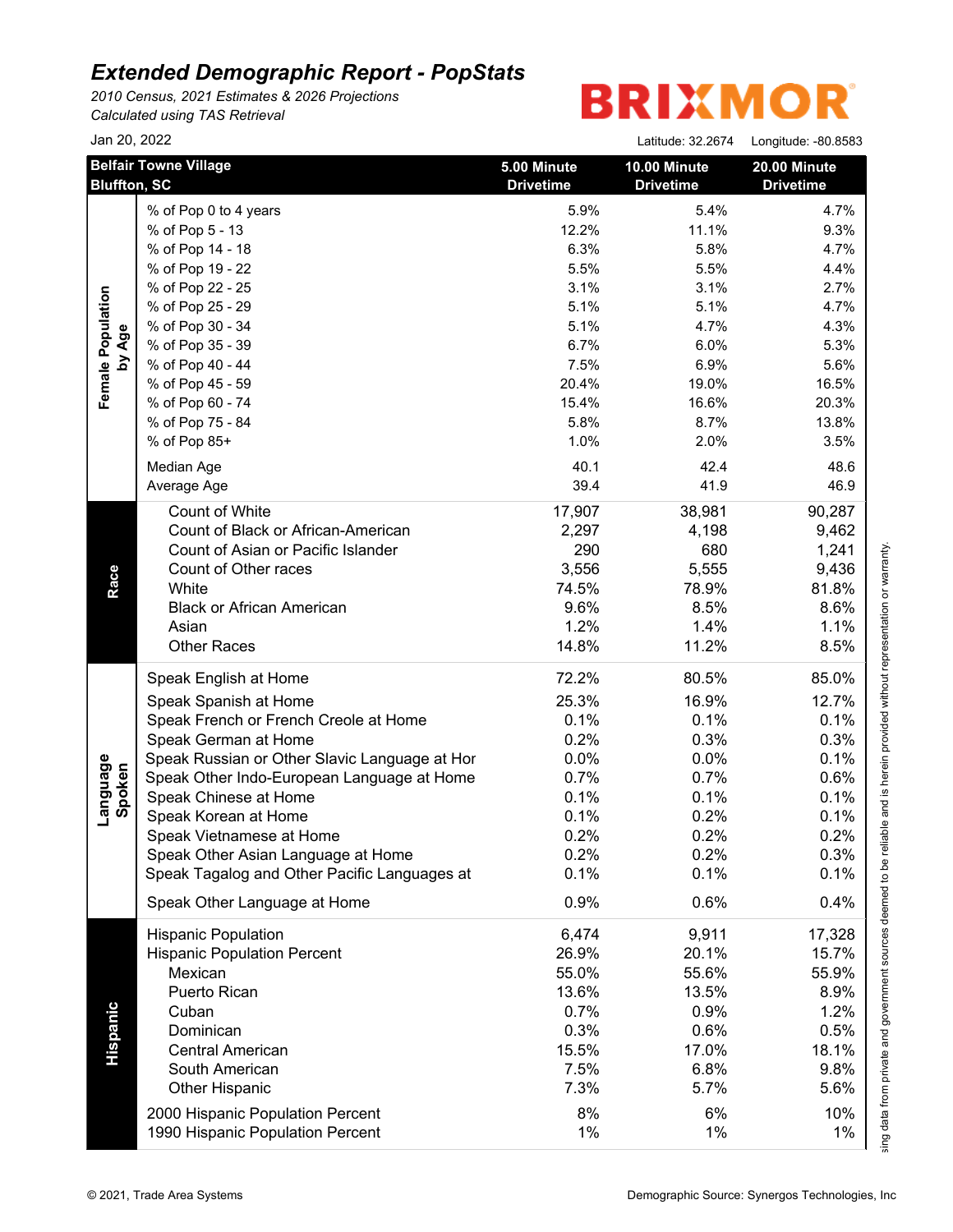*2010 Census, 2021 Estimates & 2026 Projections Calculated using TAS Retrieval*

# **BRIXMOR®**

| Jan 20, 2022           |                                                                                                                                                                                                                                                                                                                                                                                                                                                |                                                                                                                                              | Latitude: 32.2674                                                                                                                                   | Longitude: -80.8583                                                                                                                                     |
|------------------------|------------------------------------------------------------------------------------------------------------------------------------------------------------------------------------------------------------------------------------------------------------------------------------------------------------------------------------------------------------------------------------------------------------------------------------------------|----------------------------------------------------------------------------------------------------------------------------------------------|-----------------------------------------------------------------------------------------------------------------------------------------------------|---------------------------------------------------------------------------------------------------------------------------------------------------------|
| <b>Bluffton, SC</b>    | <b>Belfair Towne Village</b>                                                                                                                                                                                                                                                                                                                                                                                                                   | 5.00 Minute<br><b>Drivetime</b>                                                                                                              | 10.00 Minute<br><b>Drivetime</b>                                                                                                                    | 20.00 Minute<br><b>Drivetime</b>                                                                                                                        |
|                        | American (percent of total population)                                                                                                                                                                                                                                                                                                                                                                                                         | 4.4%                                                                                                                                         | 5.9%                                                                                                                                                | 5.5%                                                                                                                                                    |
|                        | American                                                                                                                                                                                                                                                                                                                                                                                                                                       | 4.3%                                                                                                                                         | 5.8%                                                                                                                                                | 5.3%                                                                                                                                                    |
|                        | Native American (ie. Indian/Eskimo)                                                                                                                                                                                                                                                                                                                                                                                                            | 0.1%                                                                                                                                         | 0.1%                                                                                                                                                | 0.2%                                                                                                                                                    |
|                        | Hawaiian/Pacific Islander                                                                                                                                                                                                                                                                                                                                                                                                                      | 0.0%                                                                                                                                         | 0.0%                                                                                                                                                | 0.0%                                                                                                                                                    |
|                        | Asian (percent of total population)                                                                                                                                                                                                                                                                                                                                                                                                            | 1.2%                                                                                                                                         | 1.4%                                                                                                                                                | 1.1%                                                                                                                                                    |
|                        | Chinese                                                                                                                                                                                                                                                                                                                                                                                                                                        | 0.1%                                                                                                                                         | 0.2%                                                                                                                                                | 0.2%                                                                                                                                                    |
|                        | Japanese                                                                                                                                                                                                                                                                                                                                                                                                                                       | $0.0\%$                                                                                                                                      | 0.1%                                                                                                                                                | 0.1%                                                                                                                                                    |
|                        | Korean                                                                                                                                                                                                                                                                                                                                                                                                                                         | 0.1%                                                                                                                                         | 0.2%                                                                                                                                                | 0.1%                                                                                                                                                    |
|                        | South Central Asian (ie. Indian)                                                                                                                                                                                                                                                                                                                                                                                                               | 0.2%                                                                                                                                         | 0.1%                                                                                                                                                | 0.1%                                                                                                                                                    |
|                        | South East Asian (ie. Vietnamese)                                                                                                                                                                                                                                                                                                                                                                                                              | 0.7%                                                                                                                                         | 0.8%                                                                                                                                                | 0.5%                                                                                                                                                    |
|                        | <b>Other Asian</b>                                                                                                                                                                                                                                                                                                                                                                                                                             | 0.1%                                                                                                                                         | 0.1%                                                                                                                                                | 0.1%                                                                                                                                                    |
|                        | European (percent of total population)                                                                                                                                                                                                                                                                                                                                                                                                         | 32.0%                                                                                                                                        | 37.3%                                                                                                                                               | 44.1%                                                                                                                                                   |
|                        | <b>British</b>                                                                                                                                                                                                                                                                                                                                                                                                                                 | 6.4%                                                                                                                                         | 6.9%                                                                                                                                                | 8.5%                                                                                                                                                    |
|                        | Dutch                                                                                                                                                                                                                                                                                                                                                                                                                                          | 0.5%                                                                                                                                         | 0.5%                                                                                                                                                | 0.6%                                                                                                                                                    |
|                        | French                                                                                                                                                                                                                                                                                                                                                                                                                                         | 1.1%                                                                                                                                         | 1.4%                                                                                                                                                | 1.4%                                                                                                                                                    |
|                        | German                                                                                                                                                                                                                                                                                                                                                                                                                                         | 6.8%                                                                                                                                         | 8.3%                                                                                                                                                | 9.5%                                                                                                                                                    |
|                        | Italian                                                                                                                                                                                                                                                                                                                                                                                                                                        | 3.9%                                                                                                                                         | 4.5%                                                                                                                                                | 4.7%                                                                                                                                                    |
|                        | Polish                                                                                                                                                                                                                                                                                                                                                                                                                                         | 1.5%                                                                                                                                         | 1.8%                                                                                                                                                | 2.1%                                                                                                                                                    |
|                        | Scandinavian                                                                                                                                                                                                                                                                                                                                                                                                                                   | 1.0%                                                                                                                                         | 1.1%                                                                                                                                                | 1.7%                                                                                                                                                    |
|                        | Scotch/Irish                                                                                                                                                                                                                                                                                                                                                                                                                                   | 8.3%                                                                                                                                         | 9.6%                                                                                                                                                | 11.5%                                                                                                                                                   |
|                        | Other European (ie. Greek/Russian)                                                                                                                                                                                                                                                                                                                                                                                                             | 2.5%                                                                                                                                         | 3.1%                                                                                                                                                | 4.0%                                                                                                                                                    |
|                        | Middle Eastern                                                                                                                                                                                                                                                                                                                                                                                                                                 | 0.2%                                                                                                                                         | 0.3%                                                                                                                                                | 0.3%                                                                                                                                                    |
|                        | <b>Other Ancestry</b>                                                                                                                                                                                                                                                                                                                                                                                                                          | 21.5%                                                                                                                                        | 18.9%                                                                                                                                               | 18.1%                                                                                                                                                   |
|                        | <b>Unclassified Ancestry</b>                                                                                                                                                                                                                                                                                                                                                                                                                   | 13.9%                                                                                                                                        | 16.2%                                                                                                                                               | 15.3%                                                                                                                                                   |
| Education<br>(Age 25+) | Adult Population (25 Years or Older)                                                                                                                                                                                                                                                                                                                                                                                                           | 15,963                                                                                                                                       | 33,606                                                                                                                                              | 79,938                                                                                                                                                  |
|                        | Elementary (0 to 8)                                                                                                                                                                                                                                                                                                                                                                                                                            | 6.7%                                                                                                                                         | 4.2%                                                                                                                                                | 3.0%                                                                                                                                                    |
|                        | Some High School (9 to 11)                                                                                                                                                                                                                                                                                                                                                                                                                     | 3.6%                                                                                                                                         | 3.5%                                                                                                                                                | 3.4%                                                                                                                                                    |
|                        | High School Graduate (12)                                                                                                                                                                                                                                                                                                                                                                                                                      | 23.1%                                                                                                                                        | 20.7%                                                                                                                                               | 19.3%                                                                                                                                                   |
|                        | Some College (13 to 16)                                                                                                                                                                                                                                                                                                                                                                                                                        | 19.4%                                                                                                                                        | 21.1%                                                                                                                                               | 21.0%                                                                                                                                                   |
|                        | Associates Degree Only                                                                                                                                                                                                                                                                                                                                                                                                                         | 9.6%                                                                                                                                         | 9.0%                                                                                                                                                | 8.5%                                                                                                                                                    |
|                        | <b>Bachelors Degree Only</b>                                                                                                                                                                                                                                                                                                                                                                                                                   | 24.6%                                                                                                                                        | 25.8%                                                                                                                                               | 26.6%                                                                                                                                                   |
|                        | Graduate Degree                                                                                                                                                                                                                                                                                                                                                                                                                                | 13.0%                                                                                                                                        | 15.7%                                                                                                                                               | 18.2%                                                                                                                                                   |
|                        | % College (4+)                                                                                                                                                                                                                                                                                                                                                                                                                                 | 37.6%                                                                                                                                        | 41.4%                                                                                                                                               | 44.8%                                                                                                                                                   |
| Household<br>Type      | Total Households - count<br>One Person HHs - count<br>Family HHs - count<br>Married Couple - count<br>w/own children - count<br>w/out own children - count<br>Male Householder - count<br>Female Householder - count<br>Non-Family Households - count<br>1 Person Household<br>2 Person Household<br>3 Person Household<br>4 Person Household<br>5 Person Household<br>6 Person Household<br>7+ Person Household<br>% Households With Children | 8,717<br>1,661<br>6,116<br>4,914<br>1,698<br>3,216<br>358<br>844<br>940<br>19.1%<br>36.4%<br>17.0%<br>14.5%<br>7.6%<br>3.2%<br>2.3%<br>27.8% | 18,459<br>3,561<br>13,333<br>11,149<br>3,400<br>7,749<br>625<br>1,559<br>1,565<br>19.3%<br>39.9%<br>15.6%<br>13.6%<br>6.9%<br>2.7%<br>1.9%<br>25.9% | 45,026<br>10,092<br>32,161<br>27,878<br>6,037<br>21,841<br>1,118<br>3,165<br>2,773<br>22.4%<br>45.7%<br>12.6%<br>10.5%<br>5.1%<br>2.1%<br>1.5%<br>18.9% |

This report was produced us<br>T This report was produced us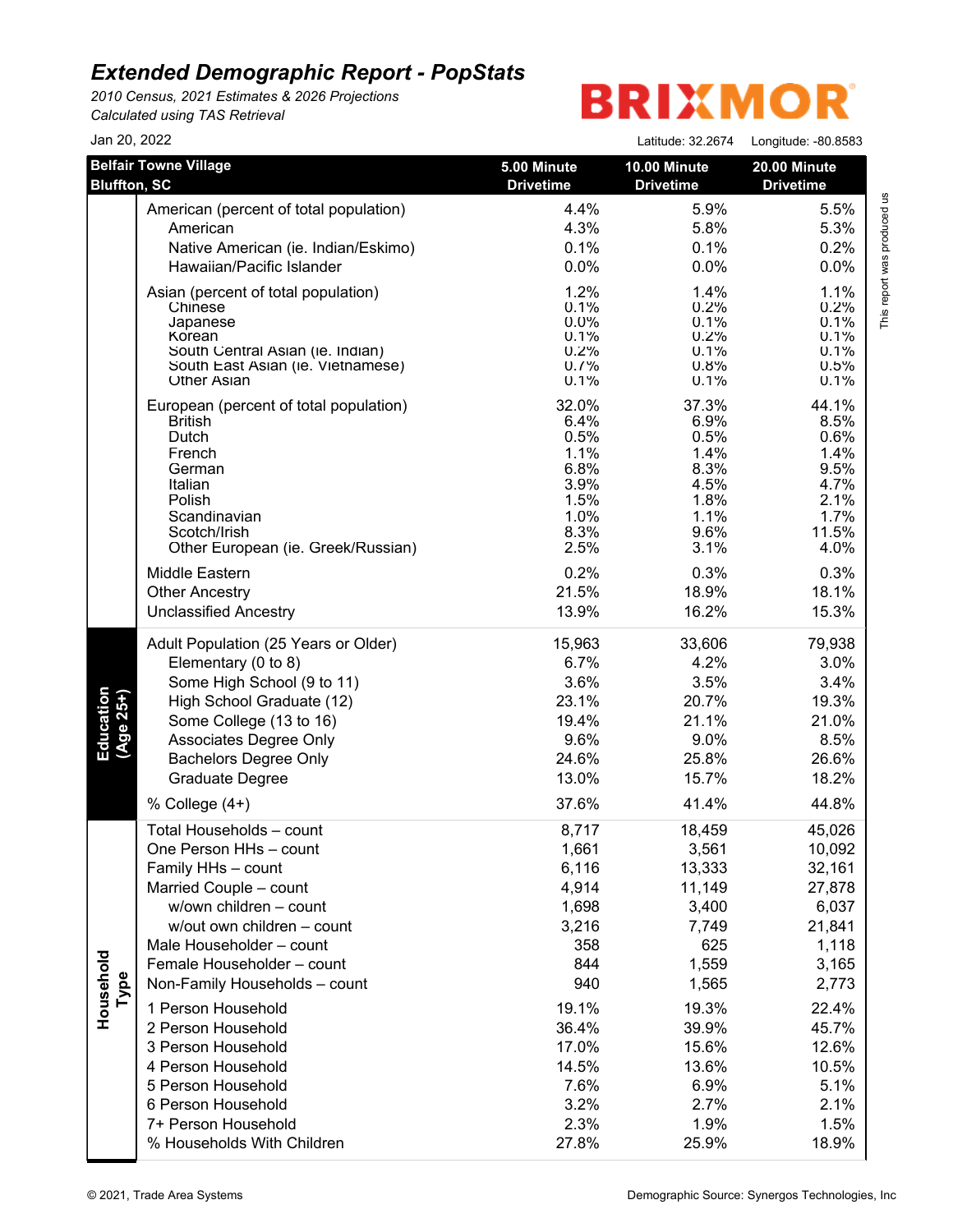*2010 Census, 2021 Estimates & 2026 Projections Calculated using TAS Retrieval*

| Jan 20, 2022                 |                                        |                  | Latitude: 32.2674 | Longitude: -80.8583 |
|------------------------------|----------------------------------------|------------------|-------------------|---------------------|
|                              | <b>Belfair Towne Village</b>           | 5.00 Minute      | 10.00 Minute      | 20.00 Minute        |
| <b>Bluffton, SC</b>          |                                        | <b>Drivetime</b> | <b>Drivetime</b>  | <b>Drivetime</b>    |
|                              | <b>Total Housing Units</b>             | 10,181           | 21,599            | 57,864              |
|                              | <b>Owner Occupied Percent</b>          | 56.7%            | 60.3%             | 57.4%               |
|                              | <b>Renter Occupied Percent</b>         | 29.0%            | 25.2%             | 20.4%               |
|                              | <b>Vacant Housing Percent</b>          | 14.4%            | 14.5%             | 22.2%               |
|                              | Total Housing Units (Census 2000)      | 3,177            | 6,658             | 24,319              |
|                              | For Rent (Census 2000)                 | 14%              | 10%               | 17%                 |
|                              | For Sale (Census 2000)                 | 16%              | 15%               | 5%                  |
|                              | Rented or Sold, (Census 2000)          | 21%              | 12%               | 4%                  |
|                              | Seasonal (Census 2014)                 | 18%              | 37%               | 60%                 |
|                              | Other (Census 2000)                    | 15%              | 10%               | 4%                  |
|                              | Homes Built 1990 to 2000               | 70%              | 68%               | 48%                 |
|                              | Homes Built 1980 to 1989               | 13%              | 16%               | 33%                 |
| Homes Built<br>By Year       | Homes Built 1970 to 1979               | 6%               | 6%                | 13%                 |
|                              | Homes Built 1960 to 1969               | 4%               | 4%                | 3%                  |
|                              | Homes Built 1950 to 1959               | 3%               | 3%                | 2%                  |
|                              | Homes Built 1940 to 1949               | 1%               | $1\%$             | 1%                  |
|                              | Homes Built Before 1939                | 3%               | 2%                | 1%                  |
|                              | 1 Unit                                 | 67%              | 71%               | 64%                 |
| <b>Structure</b><br>Units in | 2 - 9 Units                            | 11%              | 12%               | 12%                 |
|                              | Greater than 10 Units                  | 4%               | 3%                | 15%                 |
|                              | <b>Mobilie Trailer</b>                 | 17%              | 14%               | 9%                  |
|                              | <b>Other Units</b>                     | $0\%$            | 0%                | $0\%$               |
|                              | Property Value \$1,000,000 or more     | 3.6%             | 4.5%              | 5.6%                |
|                              | Property Value \$750,000 to \$999,999  | 6.2%             | 8.5%              | 11.1%               |
|                              | Property Value \$500,000 to \$749,999  | 17.6%            | 17.7%             | 18.6%               |
| wner Occupied)               | Property Value \$400,000 to \$499,999  | 16.7%            | 15.2%             | 15.0%               |
|                              | Property Value \$300,000, to \$399,999 | 21.7%            | 22.4%             | 20.4%               |
|                              | Property Value \$200,000 to \$299,999  | 21.5%            | 20.1%             | 15.9%               |
| <b>Home Value</b>            | Property Value \$150,000 to \$199,999  | 4.9%             | 4.8%              | 4.1%                |
|                              | Property Value \$100,000 to \$149,999  | 4.0%             | 2.6%              | 3.1%                |
|                              | Property Value \$60,000 to \$99,999    | 0.2%             | 0.2%              | 1.3%                |
| Q                            | Property Value \$40,000 to \$59,999    | 0.5%             | 0.4%              | 0.6%                |
|                              | Property Value \$0 to \$39,999         | 1.4%             | 1.2%              | 1.2%                |
|                              | Median Home Value                      | \$376,793        | \$386,868         | \$412,780           |
|                              | <b>Median Rent</b>                     | \$702            | \$811             | \$805               |
|                              | \$0 and under - percent                | 17.3%            | 16.5%             | 15.8%               |
|                              | \$1 to \$4999 - percent                | 8.4%             | 7.8%              | 7.4%                |
|                              | \$5k to \$9999 - percent               | 4.5%             | 4.3%              | 4.1%                |
|                              | \$10k to \$24999 - percent             | 6.4%             | 6.2%              | 6.0%                |
|                              | \$25k to \$49999 - percent             | 6.9%             | 6.8%              | 6.7%                |
| Wealth                       | \$50k to \$99999 - percent             | 10.3%            | 10.3%             | 10.3%               |
|                              | \$100k to \$249999 - percent           | 18.2%            | 18.6%             | 19.0%               |
| per Household                | \$250k to \$499999 - percent           | 13.3%            | 13.8%             | 14.3%               |
|                              | \$500k+ - percent                      | 14.8%            | 15.7%             | 16.5%               |
|                              | Median HH Wealth                       | \$81,896         | \$90,830          | \$98,992            |
|                              | Avg HH Wealth                          | \$241,526        | \$253,242         | \$263,674           |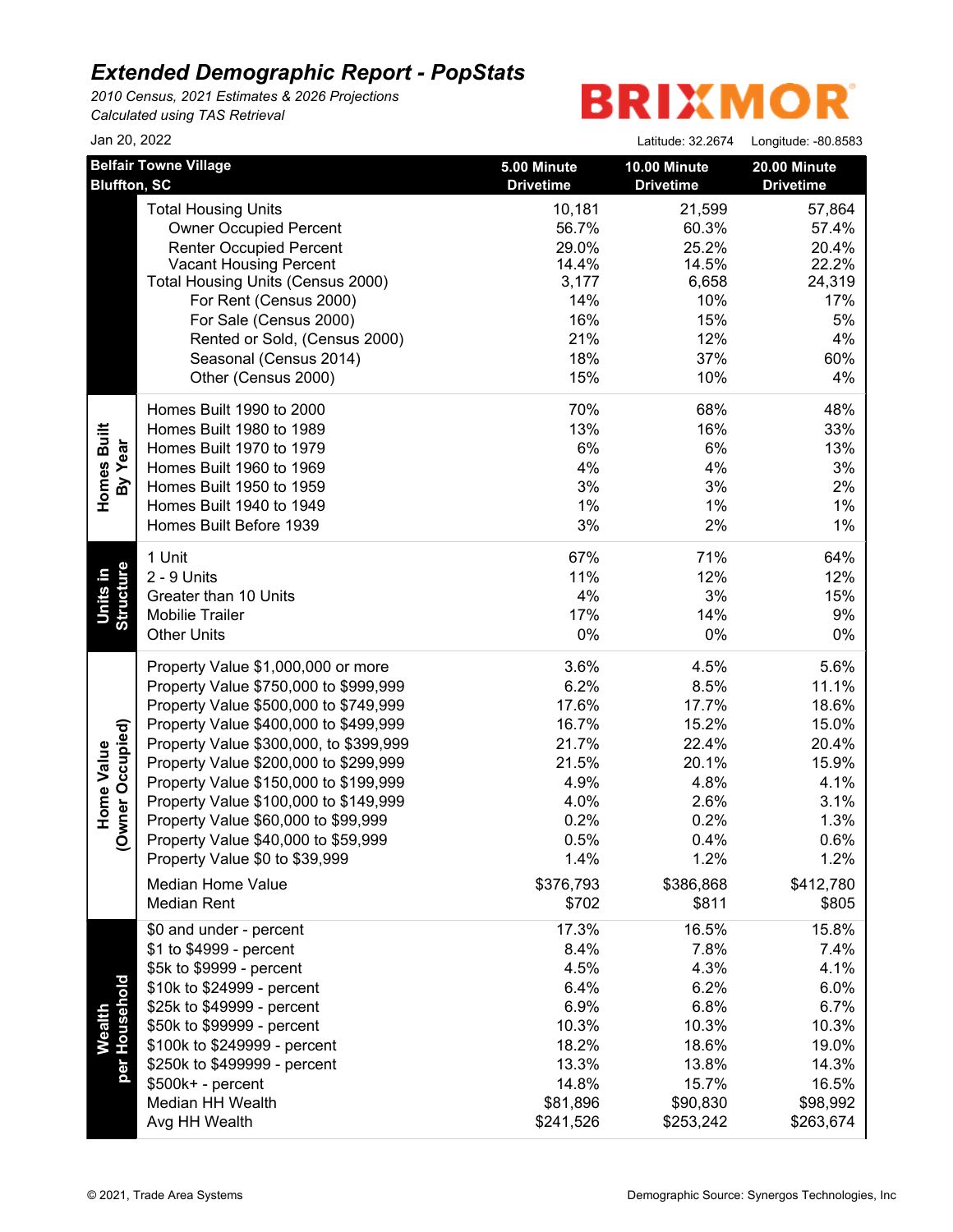*2010 Census, 2021 Estimates & 2026 Projections Calculated using TAS Retrieval*

| Jan 20, 2022                                        |                                                                                                                                                                                                                                                                                                                                                                                                                                                                                                                                                                                                                                                                           | Latitude: 32.2674                                                                                                                                 | Longitude: - 80.8583                                                                                                                              |
|-----------------------------------------------------|---------------------------------------------------------------------------------------------------------------------------------------------------------------------------------------------------------------------------------------------------------------------------------------------------------------------------------------------------------------------------------------------------------------------------------------------------------------------------------------------------------------------------------------------------------------------------------------------------------------------------------------------------------------------------|---------------------------------------------------------------------------------------------------------------------------------------------------|---------------------------------------------------------------------------------------------------------------------------------------------------|
| <b>Belfair Towne Village</b><br><b>Bluffton, SC</b> | 5.00 Minute<br><b>Drivetime</b>                                                                                                                                                                                                                                                                                                                                                                                                                                                                                                                                                                                                                                           | 10.00 Minute<br><b>Drivetime</b>                                                                                                                  | 20.00 Minute<br><b>Drivetime</b>                                                                                                                  |
|                                                     |                                                                                                                                                                                                                                                                                                                                                                                                                                                                                                                                                                                                                                                                           |                                                                                                                                                   |                                                                                                                                                   |
|                                                     |                                                                                                                                                                                                                                                                                                                                                                                                                                                                                                                                                                                                                                                                           |                                                                                                                                                   | 273                                                                                                                                               |
| <b>Economic Viability Indexed</b>                   | 106                                                                                                                                                                                                                                                                                                                                                                                                                                                                                                                                                                                                                                                                       | 105                                                                                                                                               | 105                                                                                                                                               |
| Employed Civilian Pop 16+ by Occupation             | 12,558                                                                                                                                                                                                                                                                                                                                                                                                                                                                                                                                                                                                                                                                    | 24,383                                                                                                                                            | 47,670                                                                                                                                            |
| Managerial/Executive                                | 13.5%                                                                                                                                                                                                                                                                                                                                                                                                                                                                                                                                                                                                                                                                     | 16.0%                                                                                                                                             | 17.5%                                                                                                                                             |
| <b>Professional Specialty</b>                       | 16.7%                                                                                                                                                                                                                                                                                                                                                                                                                                                                                                                                                                                                                                                                     | 19.5%                                                                                                                                             | 20.0%                                                                                                                                             |
| <b>Healthcare Support</b>                           | 1.7%                                                                                                                                                                                                                                                                                                                                                                                                                                                                                                                                                                                                                                                                      | 1.5%                                                                                                                                              | 1.5%                                                                                                                                              |
| Sales                                               | 10.1%                                                                                                                                                                                                                                                                                                                                                                                                                                                                                                                                                                                                                                                                     | 9.9%                                                                                                                                              | 11.6%                                                                                                                                             |
| Office & Administrative Support                     | 9.6%                                                                                                                                                                                                                                                                                                                                                                                                                                                                                                                                                                                                                                                                      | 10.0%                                                                                                                                             | 10.5%                                                                                                                                             |
| <b>Protective Service</b>                           | 2.6%                                                                                                                                                                                                                                                                                                                                                                                                                                                                                                                                                                                                                                                                      | 2.4%                                                                                                                                              | 2.2%                                                                                                                                              |
|                                                     | 12.6%                                                                                                                                                                                                                                                                                                                                                                                                                                                                                                                                                                                                                                                                     | 9.6%                                                                                                                                              | 8.9%                                                                                                                                              |
|                                                     | 10.4%                                                                                                                                                                                                                                                                                                                                                                                                                                                                                                                                                                                                                                                                     | 8.2%                                                                                                                                              | 6.4%                                                                                                                                              |
|                                                     | 3.0%                                                                                                                                                                                                                                                                                                                                                                                                                                                                                                                                                                                                                                                                      |                                                                                                                                                   | 3.6%                                                                                                                                              |
|                                                     |                                                                                                                                                                                                                                                                                                                                                                                                                                                                                                                                                                                                                                                                           | 0.1%                                                                                                                                              | 0.1%                                                                                                                                              |
|                                                     |                                                                                                                                                                                                                                                                                                                                                                                                                                                                                                                                                                                                                                                                           |                                                                                                                                                   | 9.6%                                                                                                                                              |
| Production & Transportation                         | 8.2%                                                                                                                                                                                                                                                                                                                                                                                                                                                                                                                                                                                                                                                                      | 9.1%                                                                                                                                              | 8.2%                                                                                                                                              |
|                                                     |                                                                                                                                                                                                                                                                                                                                                                                                                                                                                                                                                                                                                                                                           |                                                                                                                                                   | 61.1%                                                                                                                                             |
| <b>Percent Blue Collar Workers</b>                  | 48.4%                                                                                                                                                                                                                                                                                                                                                                                                                                                                                                                                                                                                                                                                     | 43.0%                                                                                                                                             | 38.9%                                                                                                                                             |
|                                                     | 10.8%                                                                                                                                                                                                                                                                                                                                                                                                                                                                                                                                                                                                                                                                     | 11.1%                                                                                                                                             | 9.6%                                                                                                                                              |
| Manufacturing                                       | 5.8%                                                                                                                                                                                                                                                                                                                                                                                                                                                                                                                                                                                                                                                                      | 6.1%                                                                                                                                              | 5.4%                                                                                                                                              |
| Transportation                                      | 2.9%                                                                                                                                                                                                                                                                                                                                                                                                                                                                                                                                                                                                                                                                      | 4.5%                                                                                                                                              | 4.0%                                                                                                                                              |
| Information                                         | 1.8%                                                                                                                                                                                                                                                                                                                                                                                                                                                                                                                                                                                                                                                                      | 2.1%                                                                                                                                              | 1.9%                                                                                                                                              |
| Wholesale/Retail                                    | 14.6%                                                                                                                                                                                                                                                                                                                                                                                                                                                                                                                                                                                                                                                                     | 13.2%                                                                                                                                             | 14.3%                                                                                                                                             |
|                                                     |                                                                                                                                                                                                                                                                                                                                                                                                                                                                                                                                                                                                                                                                           |                                                                                                                                                   | 7.2%                                                                                                                                              |
|                                                     |                                                                                                                                                                                                                                                                                                                                                                                                                                                                                                                                                                                                                                                                           |                                                                                                                                                   | 7.2%                                                                                                                                              |
|                                                     |                                                                                                                                                                                                                                                                                                                                                                                                                                                                                                                                                                                                                                                                           |                                                                                                                                                   | 0.0%                                                                                                                                              |
|                                                     |                                                                                                                                                                                                                                                                                                                                                                                                                                                                                                                                                                                                                                                                           |                                                                                                                                                   | 7.4%                                                                                                                                              |
|                                                     |                                                                                                                                                                                                                                                                                                                                                                                                                                                                                                                                                                                                                                                                           |                                                                                                                                                   | 19.1%                                                                                                                                             |
|                                                     |                                                                                                                                                                                                                                                                                                                                                                                                                                                                                                                                                                                                                                                                           |                                                                                                                                                   | 15.7%                                                                                                                                             |
|                                                     |                                                                                                                                                                                                                                                                                                                                                                                                                                                                                                                                                                                                                                                                           |                                                                                                                                                   | 5.6%                                                                                                                                              |
| <b>Public Administration</b>                        | 2.2%                                                                                                                                                                                                                                                                                                                                                                                                                                                                                                                                                                                                                                                                      | 2.5%                                                                                                                                              | 2.6%                                                                                                                                              |
| Drive to Work Alone                                 |                                                                                                                                                                                                                                                                                                                                                                                                                                                                                                                                                                                                                                                                           |                                                                                                                                                   | 75.1%                                                                                                                                             |
|                                                     |                                                                                                                                                                                                                                                                                                                                                                                                                                                                                                                                                                                                                                                                           |                                                                                                                                                   | 15.6%                                                                                                                                             |
|                                                     |                                                                                                                                                                                                                                                                                                                                                                                                                                                                                                                                                                                                                                                                           |                                                                                                                                                   | 1.2%                                                                                                                                              |
|                                                     |                                                                                                                                                                                                                                                                                                                                                                                                                                                                                                                                                                                                                                                                           |                                                                                                                                                   | 0.1%                                                                                                                                              |
|                                                     |                                                                                                                                                                                                                                                                                                                                                                                                                                                                                                                                                                                                                                                                           |                                                                                                                                                   | 0.9%                                                                                                                                              |
|                                                     |                                                                                                                                                                                                                                                                                                                                                                                                                                                                                                                                                                                                                                                                           |                                                                                                                                                   | 1.9%                                                                                                                                              |
|                                                     |                                                                                                                                                                                                                                                                                                                                                                                                                                                                                                                                                                                                                                                                           |                                                                                                                                                   | 0.9%                                                                                                                                              |
| Work at Home                                        | 3.3%                                                                                                                                                                                                                                                                                                                                                                                                                                                                                                                                                                                                                                                                      | 3.4%                                                                                                                                              | 4.3%                                                                                                                                              |
|                                                     | <b>Economic Viability Local</b><br><b>Food Preperation</b><br><b>Building Maintenance &amp; Cleaning</b><br>Personal Care<br>Farming, Fishing, & Forestry<br>Construction<br><b>Percent White Collar Workers</b><br>Agriculture/Mining/Construction<br>Finance, Insurance, Real Estate<br><b>Professional Services</b><br><b>Management Services</b><br><b>Administrative/Waste Services</b><br><b>Educational Services</b><br><b>Entertainment Services</b><br><b>Other Professional Services</b><br>Drive to Work Carpool<br>Travel to Work by Public Transportation<br>Drive to Work on Motorcycle<br>Drive to Work on Bicycle<br>Walked to Work<br><b>Other Means</b> | 275<br>0.2%<br>11.4%<br>51.6%<br>5.5%<br>3.6%<br>0.0%<br>9.2%<br>19.0%<br>18.2%<br>6.5%<br>76.4%<br>16.6%<br>0.3%<br>0.2%<br>0.0%<br>2.4%<br>0.9% | 273<br>3.2%<br>10.4%<br>57.0%<br>5.6%<br>5.7%<br>0.0%<br>8.6%<br>19.1%<br>15.2%<br>6.3%<br>78.9%<br>14.1%<br>0.4%<br>0.3%<br>0.0%<br>1.8%<br>1.1% |